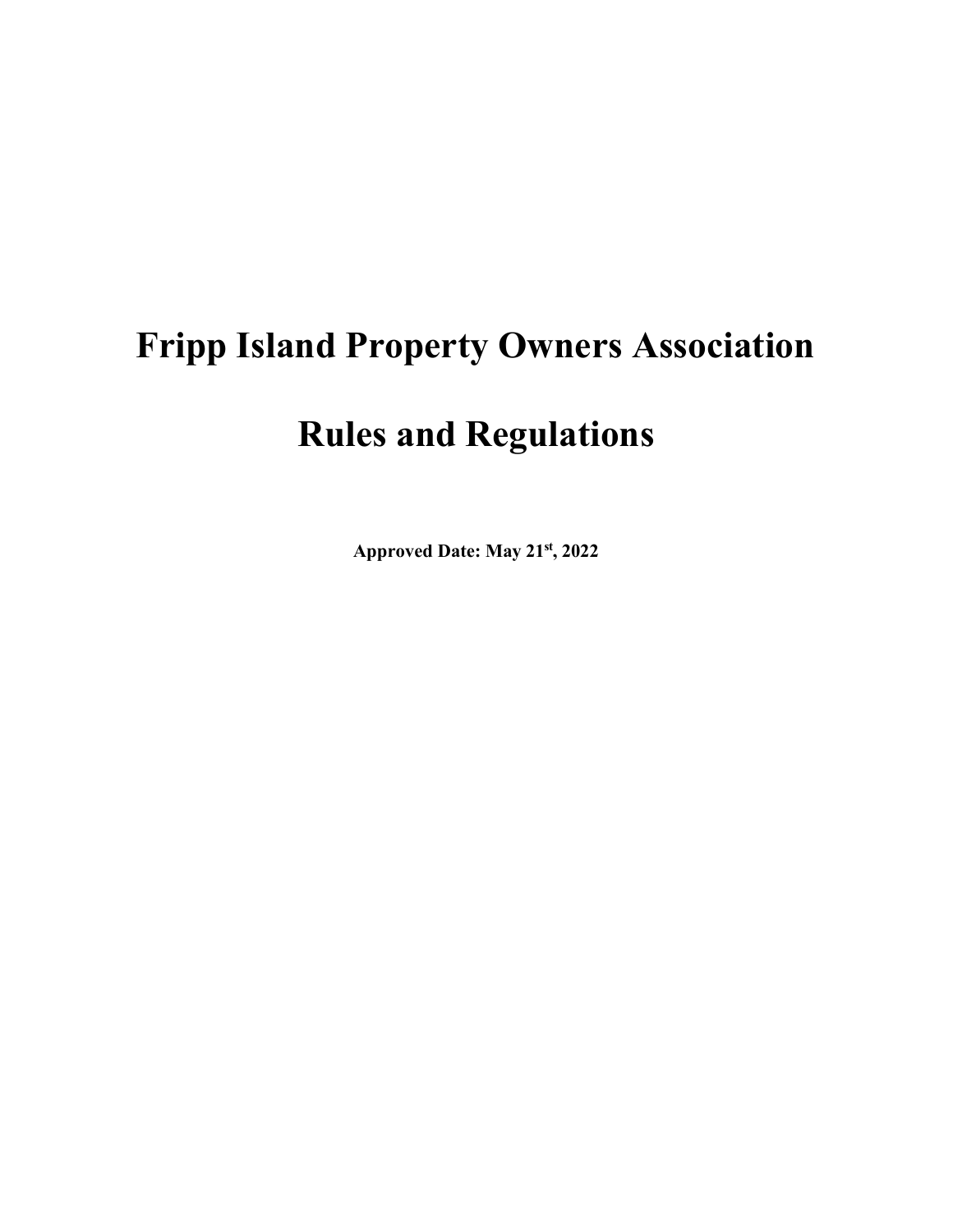# **Table of Contents**

| <b>B.</b> |                                              |  |
|-----------|----------------------------------------------|--|
| $C$ .     |                                              |  |
| D.        |                                              |  |
|           |                                              |  |
| F.        |                                              |  |
| G.        |                                              |  |
| H.        |                                              |  |
| I.        |                                              |  |
|           | J. ANIMAL CONTROL AND WILDLIFE PROTECTION 11 |  |
| K.        |                                              |  |
|           |                                              |  |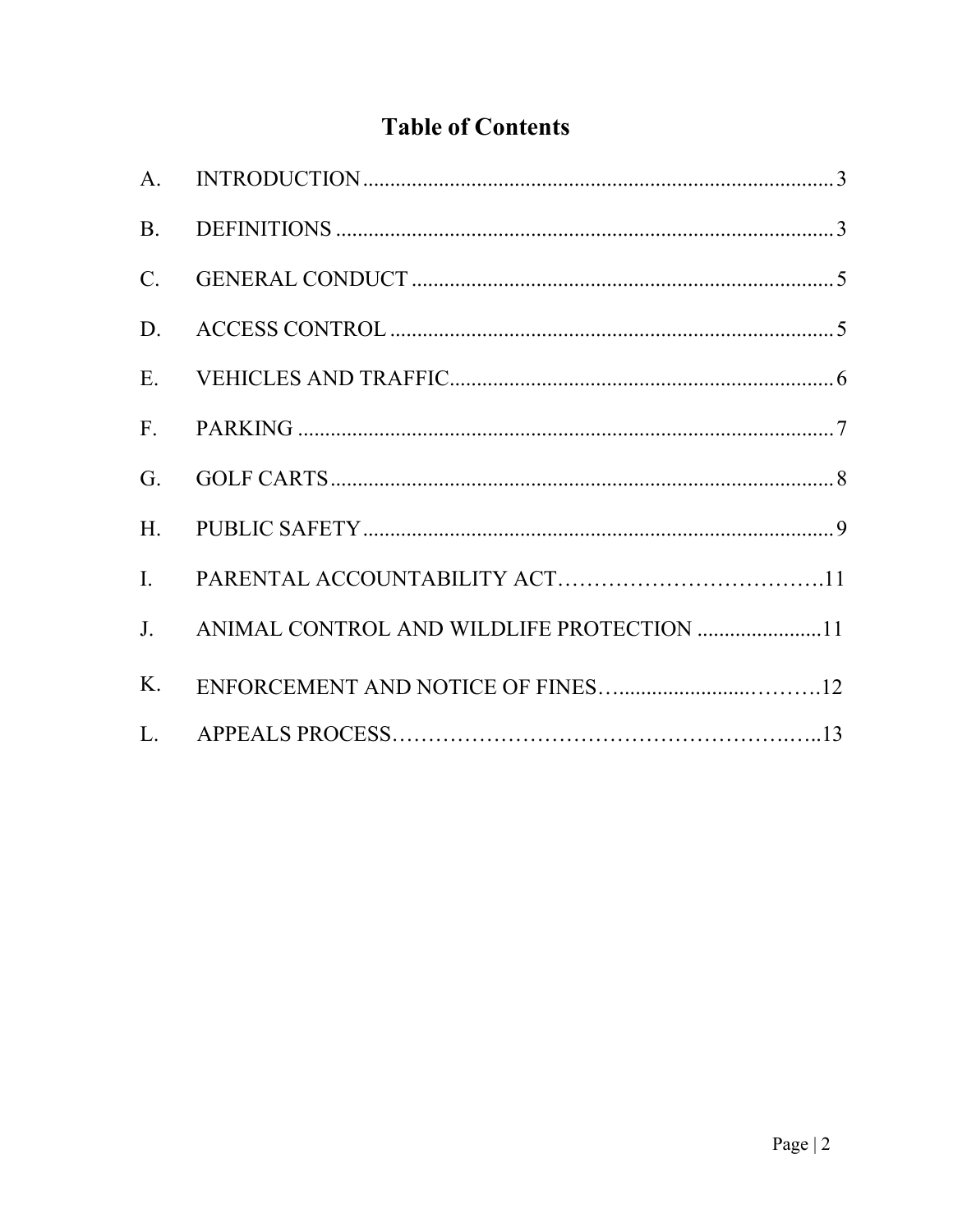#### <span id="page-2-0"></span>**A. INTRODUCTION**

**Pursuant to the** *General Declaration of Covenants and Restrictions,* **the Association has the authority to develop reasonable Rules and Regulations, including Architectural Guidelines and Private Property Maintenance Standards, and to enforce such Rules and Regulations, the Declaration, and Bylaws. The Rules and Regulations shall apply to all property owners, residents, occupants, visitors, guests, and tenants. These Covenants and Restrictions are accepted by property owners upon purchase of the property and are an obligation of property ownership and/or residency.**

**The** *General Declaration of Covenants and Restrictions* **that govern Fripp Island take precedence over any conflicting language that may appear in the Rules and Regulations, Private Property Maintenance Standards, or Architectural Guidelines.**

**It is important to note that while Fripp Island is a private community, owners and guests remain responsible to adhere to all existing federal, state, local laws, regulations, and ordinances. This includes any and all environmental and wildlife regulatory matters.**

# <span id="page-2-1"></span>**B. DEFINITIONS**

The following words and terms, when used within these Rules and Regulations, shall have the following meaning:

- 1. **Abusive Conduct** is defined as, but not limited to, abusive language, insults, threats, unwanted advances (physical or otherwise), or assault or battery.
- 2. **Association** means the Fripp Island Property Owners Association.
- 3. **Commercial Vehicle** means all motor vehicles and equipment that are engaged in commercial activity.
- 4. **Community Path** means the paved paths throughout the community used for the enjoyment of all property owners, residents, occupants, visitors, guests, and tenants Community paths are regularly used by walkers, joggers, bicyclists, maintenance equipment, and golf carts.
- 5. **Firearm** is defined as a barreled weapon of any description from which any shot, bullet or other missile can be discharged. It includes any prohibited weapon, whether a lethal weapon or not.
- 6. **Habitual** means three or more times in 12 consecutive months.
- 7. **Inoperable Vehicle** means any vehicle that cannot be moved by its own power.
- 8. **Member** means any individual listed as the legal property owner of record.
- 9. **Overnight parking** means any vehicle which is not being operated between the hours of 3:30 a.m. and 5:30 a.m.
- 10. **Pedestrian** means any person afoot and shall include, without limitation, persons standing, walking, jogging, running, or otherwise on foot.
- 11. **Political** means anything relating to the government or the public affairs of a country, state, county, or municipality.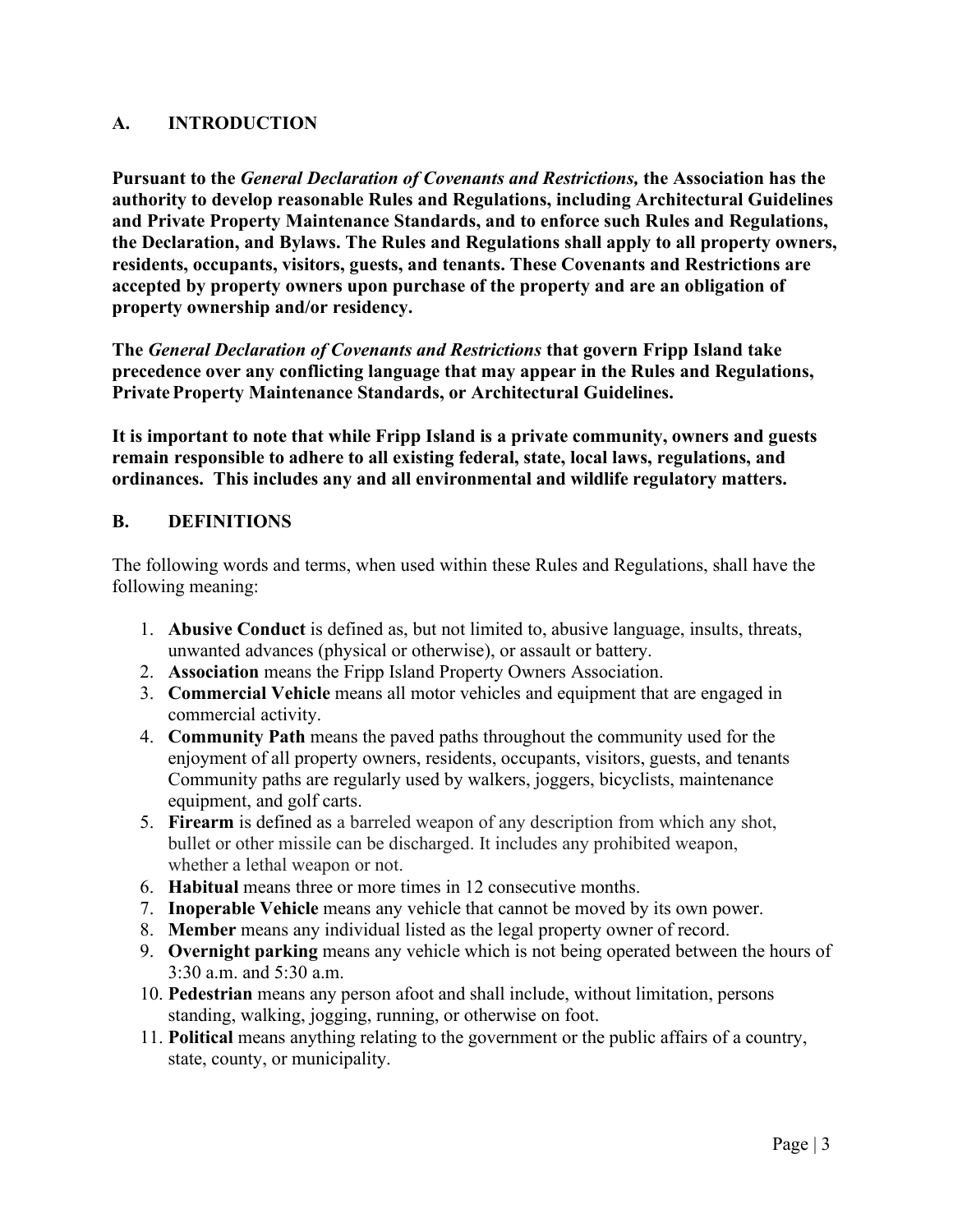- 12. **Recreational Vehicle** means any vehicle designed to be used as temporary living quarters for recreational, camping, travel, or seasonal use that either has its own motor power or is mounted on or towed by another vehicle. Recreational vehicle includes camping trailers, fifth-wheel trailers, travel trailers, lightweight trailers, Class A motor homes, Class B motor homes, and Class C motor homes. Recreational vehicle also shall include boats, boat trailers, jet skis, and all-terrain vehicles.
- 13. **Resident** means any individual with lawful authority to reside within a dwelling on Fripp Island.
- 14. **Security Officer** means a person who provides security services by performing any security function as defined in Title 40, Chapter 18 of South Carolina law. In Section 40-18-110, authority and arrest powers of a licensed armed security officer, who is hired or employed to provide security services on specific property is granted the authority and arrest power given to sheriff's deputies.
- 15. **Vehicle** means any conveyance which can be used to transport any person or property.
- 16. **Vicious Dogs** means any dog evidencing an abnormal inclination to attack persons or animals without provocation.
- 17. **Service Animal** a service animal is defined as a dog that has been individually trained to do work or perform tasks for an individual with a disability. The task(s) performed by the dog must be directly related to the person's disability.
- 18. **Abandoned** means any vehicle that is left unattended, on Association property, roadway, or common area, for more than forty-eight hours.
- 19. **Delinquent Acts** means those acts which violate the laws of the United States, or the statutes of the state or the rules and regulations of the Fripp Island Property Owner's Association.
- 20. **Minor** means any person under the age of eighteen (18) years residing with a parent as defined herein.
- 21. **Parent** means mother, father, legal guardian and any other person having the care or custody of a Minor or any person acting in the parent's stead who has custody or control of the child.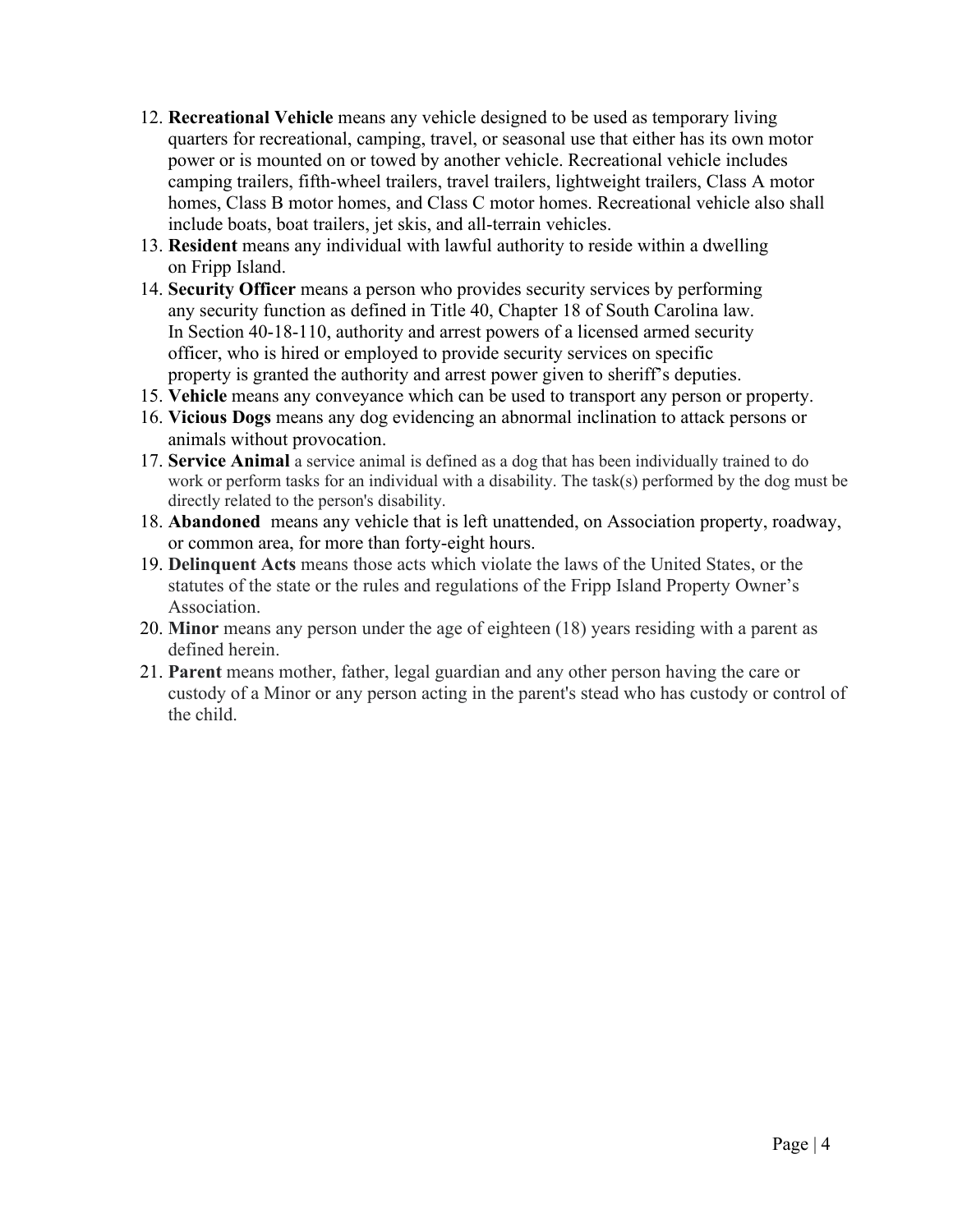### <span id="page-4-0"></span>**C. GENERAL CONDUCT**

*Certain rules are established to ensure that all residents, members and their guests enjoy their experience at Fripp Island. As such, it is imperative that everyone takes personal responsibility for those actions that impact the community as a whole.*

- 1. The Rules and Regulations shall apply to all property owners, residents, occupants, visitors, guests, and tenants. Property owners and residents are responsible for their own conduct and the conduct of their family members, tenants, and guests.
- 2. Criminal acts pursuant to all Federal, State, local laws and ordinances, will not be tolerated, and violators will be prosecuted to the extent of the law.
- 3. Members, residents, Resort Club members, guests, employees, and vendors will be held legally and financially responsible for any damage, intentional or otherwise, to Association property.
- 4. The General Manager is responsible for the performance and conduct of Association employees. In order to promote harmony in the workplace and protect employees and volunteers, abusive conduct toward an Association employee, committee member, board member or other volunteer in the conduct of Association business is prohibited. Any complaints about an Association employee shall be made to the General Manager.

# <span id="page-4-1"></span>**D. ACCESS CONTROL**

*Fripp Island is a private, gated community, and entry by the general public is prohibited. Persons seeking entry must be identified at the gatehouse to determine their purpose. The Association reserves the right to limit access to any person when it considers it to be in the best interest of the community.*

- 1. All vehicles entering the community must display the appropriate decal, pass or possess other approved access authority to be permitted on the island. Drivers of vehicles without a valid decal or pass must stop and be processed at the security gatehouse for authority to enter the island.
- 2. Residents and members must preauthorize all visitors via phone, internet, or mobile app or provide a list of visitors by name to the Security Department. If a visitor has not been preauthorized and the resident or member cannot be reached, access may bedelayed or denied.
- 3. Residents and members must preauthorize individuals and companies conducting business on Fripp Island. However, anyone conducting business on the island must have a daily pass or annual decal. Some exceptions apply and are at the sole discretion of the Association, e.g., emergency services, government vehicles, public utilities, or medical health professionals.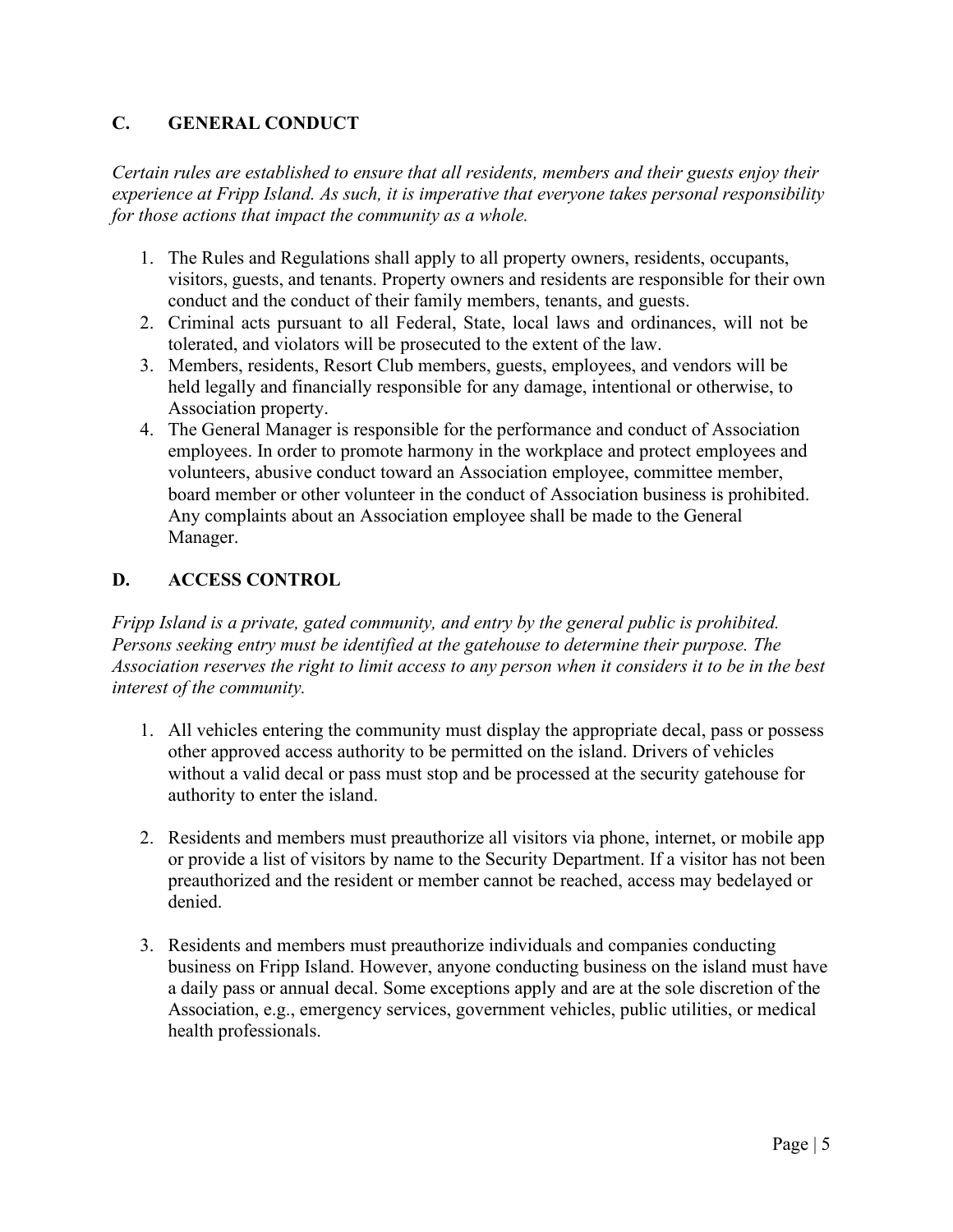### <span id="page-5-0"></span>**E. VEHICLES AND TRAFFIC**

*Drivers of all vehicles, including golf carts and bicycles when driven upon a roadway, must comply with the Rules of the Road for the state of South Carolina, which may be found in the South Carolina Code of Laws, Title 56 – Motor Vehicles, Chapter 5, Uniform Act Regulating Traffic on Highways and the Rules and Regulations of the Association. Additionally, The Association has the following specific traffic enforcement rules.*

#### Section I: **VEHICLES AND TRAFFIC**

| A. Exceeding the Speed Limit                                         | <b>Citation Amount</b> |
|----------------------------------------------------------------------|------------------------|
| $01 - 10$ Miles Over the Limit                                       | \$25.00                |
| $11 - 15$ Miles Over the Limit                                       | \$50.00                |
| $16 - 20$ Miles Over the Limit                                       | \$100.00               |
| $21 - 25$ Miles Over the Limit                                       | \$150.00               |
| 26+ Miles Over the Limit                                             | \$200.00               |
| B. Disregard of a Stop Sign or other traffic control device.         | \$50.00                |
| C. Improper Passing or overtaking in a designated no passing         |                        |
| zone.                                                                | \$50.00                |
| D. Failure to Signal the turn or movement left or right of a motor   |                        |
| vehicle on the roadway.                                              | \$50.00                |
| E. Careless Operation or Failure to Exercise Due Care                |                        |
| of a Motor Vehicle is prohibited.                                    | \$200.00               |
| Operating a Motor Vehicle without a valid License.<br>$F_{\cdot}$    | \$100.00               |
| G. Operating an Unregistered or Unlicensed Motor Vehicle.            | \$100.00               |
| H. Operating a Motor Vehicle Without Property, Personal              |                        |
| Injury, and Property Damage Liability Insurance                      | \$100.00               |
| Operating a Moped, Scooter, or similar motorized vehicle<br>Ι.       |                        |
| without a Helmet, under the age of 18.                               | \$50.00                |
| Unregistered Golf Carts, Mopeds, or similar motorized vehicles<br>J. |                        |
| are prohibited.                                                      | \$200.00               |
| K. Unauthorized Possession or Use of a Motor Vehicle without         |                        |
| owner's consent.                                                     | \$100.00               |
| L. Walkers, Bikers, Skaters and any Non-Motorized Vehicle            |                        |
| not utilizing the bike path when available.                          | \$25.00                |
| M. Operating a Motor Vehicle on the Beach, Bike Path or other        |                        |
| Restricted Area, except for motorized handicap conveyances.          | \$200.00               |
| N. No Tarp on Load of a Motor Vehicle hauling debris or other        |                        |
| items.                                                               | \$100.00               |
| O. All-Terrain Vehicles, Mules, Gators, and other off-road vehicles  |                        |
| are not allowed on Association property, except for Commercial or    |                        |
| Public Safety use, with permission from Security.                    | \$300.00               |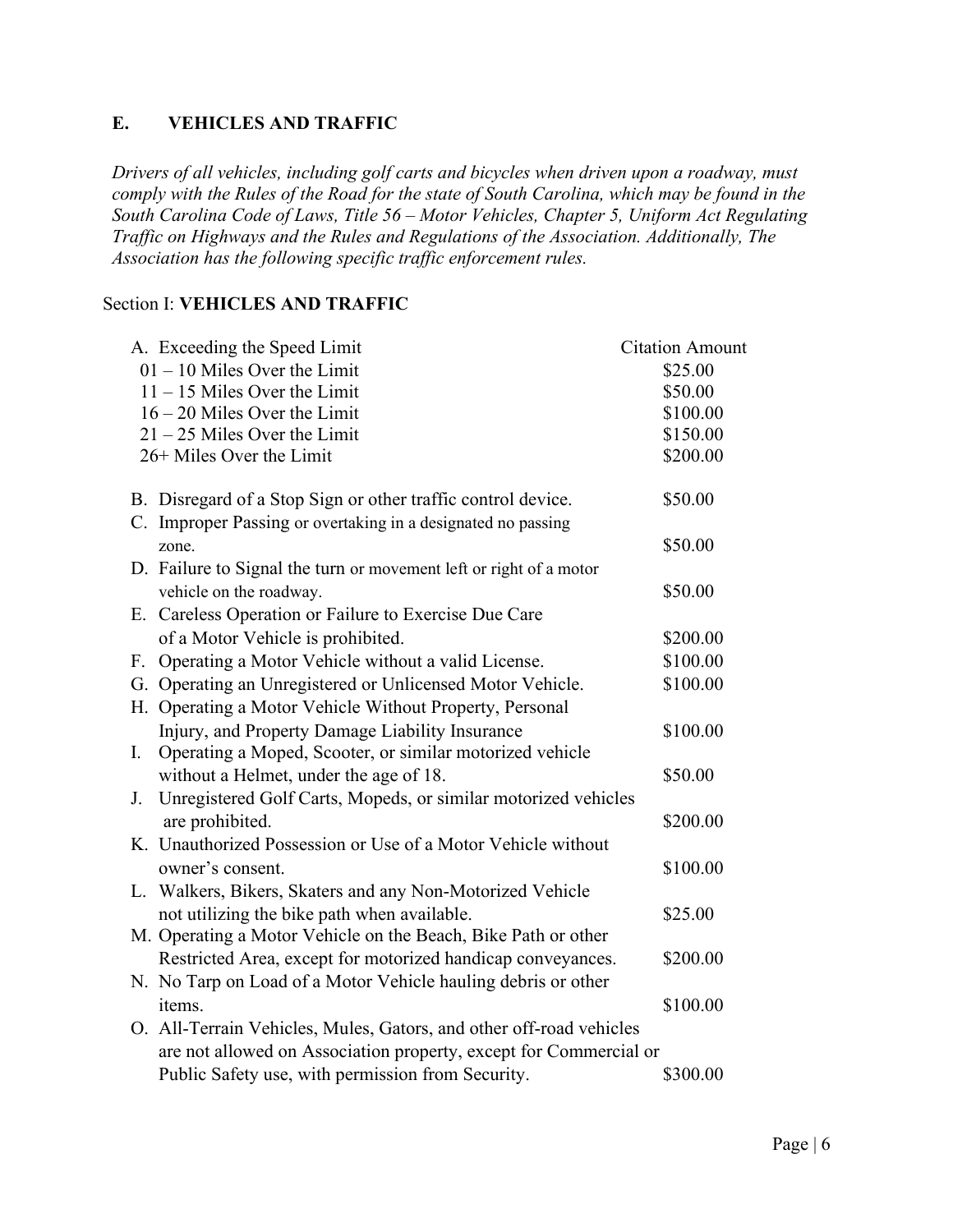<span id="page-6-0"></span>

|    | P. Motor Vehicles must yield the Right of Way to Pedestrians,<br>Bicycles, Golf Carts and other conveyances accessing the<br>roadway from a community or golf cart path that<br>intersects the roadway.<br>\$100.00                                                                                                                                                                                                                                                                                                             |          |
|----|---------------------------------------------------------------------------------------------------------------------------------------------------------------------------------------------------------------------------------------------------------------------------------------------------------------------------------------------------------------------------------------------------------------------------------------------------------------------------------------------------------------------------------|----------|
|    | Q. All vehicles entering the island must stop at the security gatehouse,<br>failure to stop or bypassing access control is prohibited.<br>\$100.00                                                                                                                                                                                                                                                                                                                                                                              |          |
|    | R. Improper Display of the Association's Decal or Pass: The Association's<br>decal must be displayed in the lower left-hand corner of the driver's side<br>windshield and adhered to the windshield with the adhesive side of the<br>decal, unless otherwise approved by Security. The pass must be displayed<br>on top of the dashboard, in the left-hand corner of the driver's side of the<br>dashboard. The decal and the pass shall be displayed in a manner that is<br>clearly visible through the windshield.<br>\$50.00 |          |
| F. | <b>PARKING</b>                                                                                                                                                                                                                                                                                                                                                                                                                                                                                                                  |          |
|    | Control of parking is essential to maintain the aesthetics of the community, public<br>safety, and to ensure emergency vehicle access. The Association has the following<br>specific parking enforcement rules.                                                                                                                                                                                                                                                                                                                 |          |
|    | Section II: PARKING                                                                                                                                                                                                                                                                                                                                                                                                                                                                                                             |          |
|    | A. Parking in a designated No Parking area is prohibited.                                                                                                                                                                                                                                                                                                                                                                                                                                                                       | \$50.00  |
|    | B. Improper Parking on the Association Right of Way: Vehicles parking on<br>the Association's Right of Way (ROW) must have all wheels off of the<br>roadway, parked parallel to the adjacent roadway, must not block access to<br>mailboxes, driveways, community paths, fire hydrants, traffic control<br>devices or regulatory signage.                                                                                                                                                                                       | \$50.00  |
|    | C. Stopping, Standing or Parking in a designated Fire Lane<br>is prohibited.                                                                                                                                                                                                                                                                                                                                                                                                                                                    | \$100.00 |
|    | D. Parking in a Handicap Parking Space without Proper<br>Handicapped designated License Plate or Tag is prohibited.                                                                                                                                                                                                                                                                                                                                                                                                             | \$100.00 |
|    | E. Parking in an Unsafe Manner that obstructs traffic control<br>devices, the vision of others, or in any way creates an<br>unsafe situation is prohibited.                                                                                                                                                                                                                                                                                                                                                                     | \$100.00 |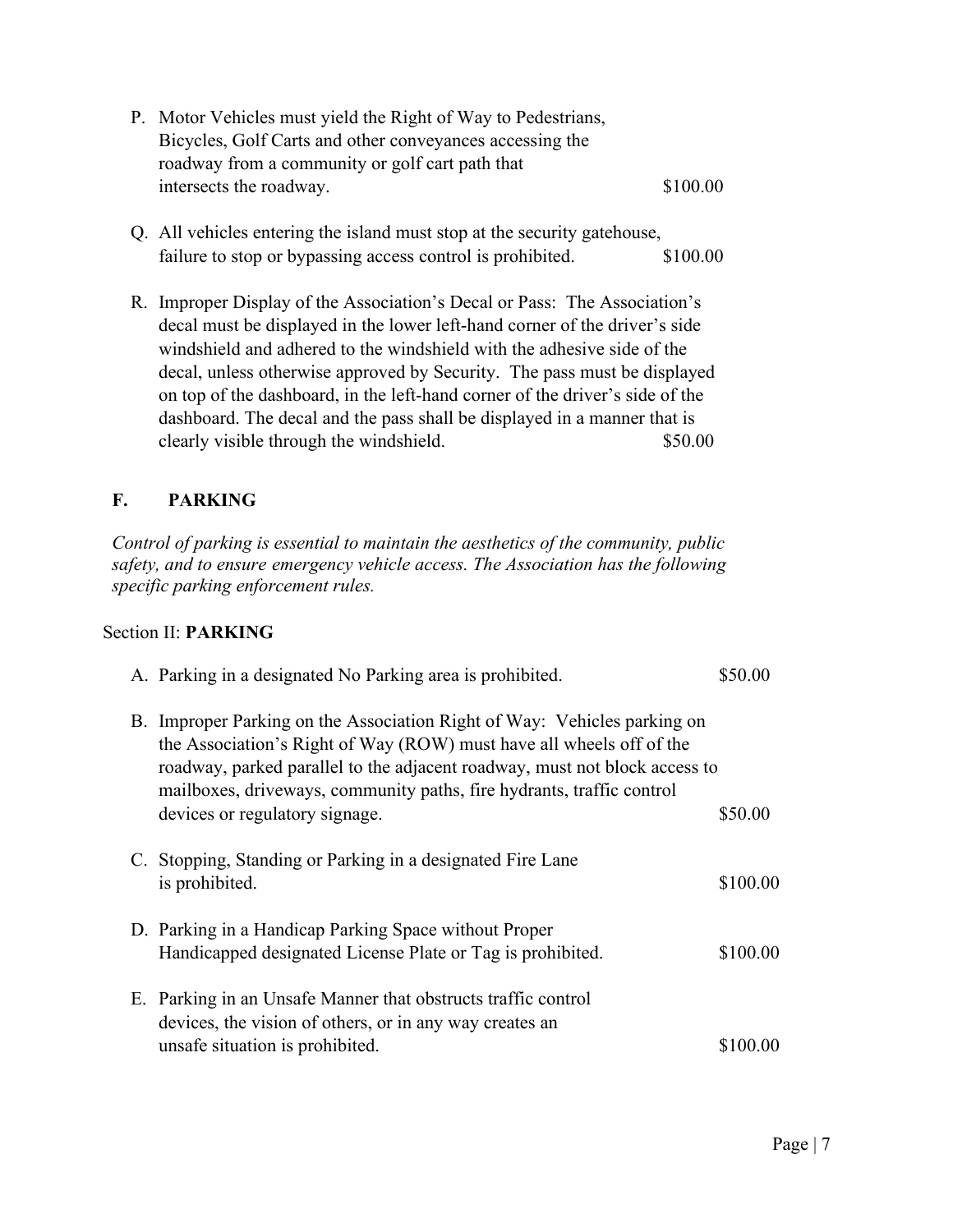<span id="page-7-0"></span>

| F. Overnight parking on Association property without<br>the permission of Security, between the hours of 3:30 am and |          |
|----------------------------------------------------------------------------------------------------------------------|----------|
| 5:30 am is prohibited.                                                                                               | \$100.00 |
| G. Vehicles parked in an unlawful manner, on Association property,                                                   |          |
| are subject to tow, at the owner's expense and charged an<br>administrative processing fee.                          | \$200.00 |
|                                                                                                                      |          |
| H. Vehicles abandoned on Association property are subject to tow                                                     |          |
| at the owner's expense and charged an administrative processing fee.                                                 | \$200.00 |

# **G. GOLF CARTS**

*Streets within Fripp Island have multi-modal (pedestrian, bicycle, and golfcart) paths that intersect with the roadway. When driven upon a roadway, golf carts shall comply with the Rules of the Road for the state of South Carolina, which may be found in the South Carolina Code of Laws, Title 56 – Motor Vehicles, Chapter 5, Uniform Act Regulating Traffic on Highways and the Rules and Regulations of the Association. Additionally, the Association has the following specific traffic enforcement rules regarding golf carts.*

#### Section III: **GOLF CARTS**

|  | A. Unregistered Golf Cart: All privately-owned golf carts are required to                                                                              |          |
|--|--------------------------------------------------------------------------------------------------------------------------------------------------------|----------|
|  | be registered with the Association's Security Department.                                                                                              | \$200.00 |
|  | <b>Golf Cart Registration Fees</b>                                                                                                                     |          |
|  | 1. Rental Golf Cart(s): Gas - \$25.00 and Electric - \$15.00                                                                                           |          |
|  | 2. Guest Golf Cart(s): $$100.00$                                                                                                                       |          |
|  | 3. Owner Golf Cart(s): No Charge                                                                                                                       |          |
|  | B. Unregistered golf carts parked on the Association's common                                                                                          |          |
|  | property are subject to tow at the owner's expense and charged an<br>administration fee.                                                               | \$100.00 |
|  | C. Golf cart owners must have and maintain liability insurance on all<br>golf carts operating on Association property or roadways.                     | \$100.00 |
|  | D. Any person operating a golf cart must have in their possession a<br>valid driver's license.                                                         | \$100.00 |
|  | E. Golf cart capacity limits must be observed, and all passengers must be<br>seated. Standing or hanging on to the cart while in motion is prohibited. | \$100.00 |
|  | F. Operating a Golf Cart without Proper Equipment, to include<br>operational head lights, taillights, brake lights, and a rear-view mirror.            | \$100.00 |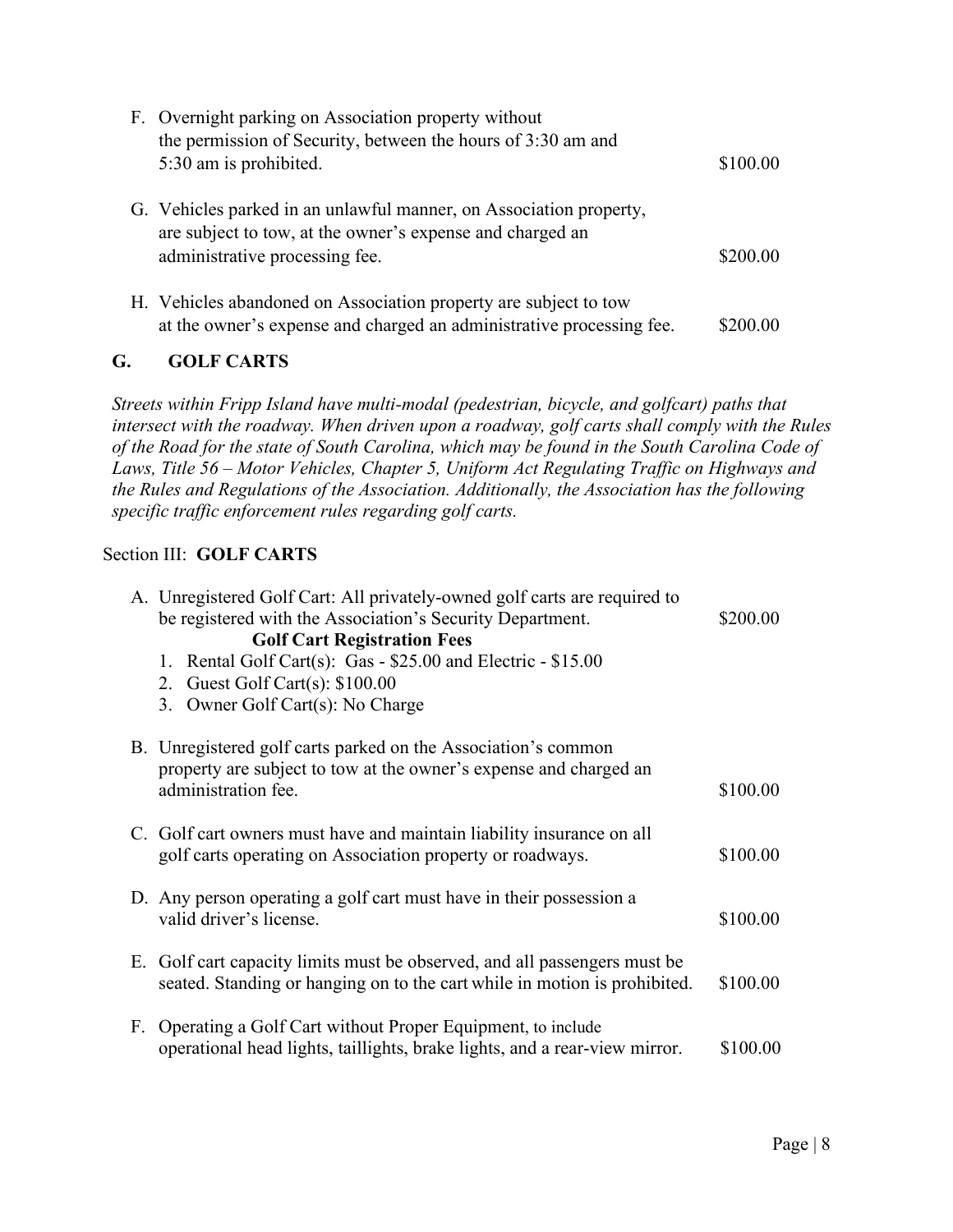<span id="page-8-0"></span>

| G. It is the parent, guardian, or adult caretaker's responsibility to ensure that<br>all children are safely secured while traveling in a golf cart. Further, it is<br>a violation of Fripp Island rules for a child to be transported on the lap<br>of the golf cart operator. | \$200.00 |
|---------------------------------------------------------------------------------------------------------------------------------------------------------------------------------------------------------------------------------------------------------------------------------|----------|
| H. Golf carts that are disabled, abandoned, unlawfully parked, or parked in<br>an unsafe manner on Association property, are subject to tow at the<br>owner's expense and charged an administrative fee.                                                                        | \$200.00 |

# **H. PUBLIC SAFETY**

*The Association strives to create a safe and welcoming environment for residents and visitors alike. The public safety mission is to serve, protect, prevent, and deter crime and social disorder, while working in concert with the community to problem solve and address quality of life challenges. The South Carolina Code of Laws, Title 16 defines the criminal code, that all residents and visitors are subject to. Additionally, the Association has the following specific rules regulating public safety.*

#### Section IV: **PUBLIC SAFETY**

| A. Unlawful Discharge of a Firearm: It shall be unlawful, for any person, to<br>unlawfully discharge any type of firearm on Fripp Island, which is a<br>designated Wildlife Sanctuary under South Carolina Law.                                                                                                                                                                                                      | \$200.00 |
|----------------------------------------------------------------------------------------------------------------------------------------------------------------------------------------------------------------------------------------------------------------------------------------------------------------------------------------------------------------------------------------------------------------------|----------|
| B. Open Carry of a Firearm Prohibited: Open Carry of a Firearm on<br>Association property is prohibited.                                                                                                                                                                                                                                                                                                             | \$500.00 |
| C. Unlawful Discharge of a Firearm - Non-Gun Powder or other Weapon: It<br>shall be unlawful for any person, to unlawfully discharge any pellet or bb gun,<br>air soft or paint ball firearm, sling-shot, bow and arrow, cross bow, or any                                                                                                                                                                           |          |
| similar device on Association property.                                                                                                                                                                                                                                                                                                                                                                              | \$100.00 |
| D. Unlawful Discharge of Fireworks: It shall be unlawful to discharge or<br>cause to be ignited or discharged any type of fireworks.                                                                                                                                                                                                                                                                                 | \$100.00 |
| E. Disorderly Conduct: It shall be unlawful for any person to create or assist in<br>creating a breach of the peace, or to engage in any conduct that alarms or<br>disturbs another person.<br>1. Any person who shall act in a violent or tumultuous manner toward<br>another, whereby any person is placed in fear of safety or wellbeing;<br>2. Any person who shall act in a violent or tumultuous manner toward |          |
| another, whereby property of any person is placed in danger of being<br>destroyed or damaged;                                                                                                                                                                                                                                                                                                                        |          |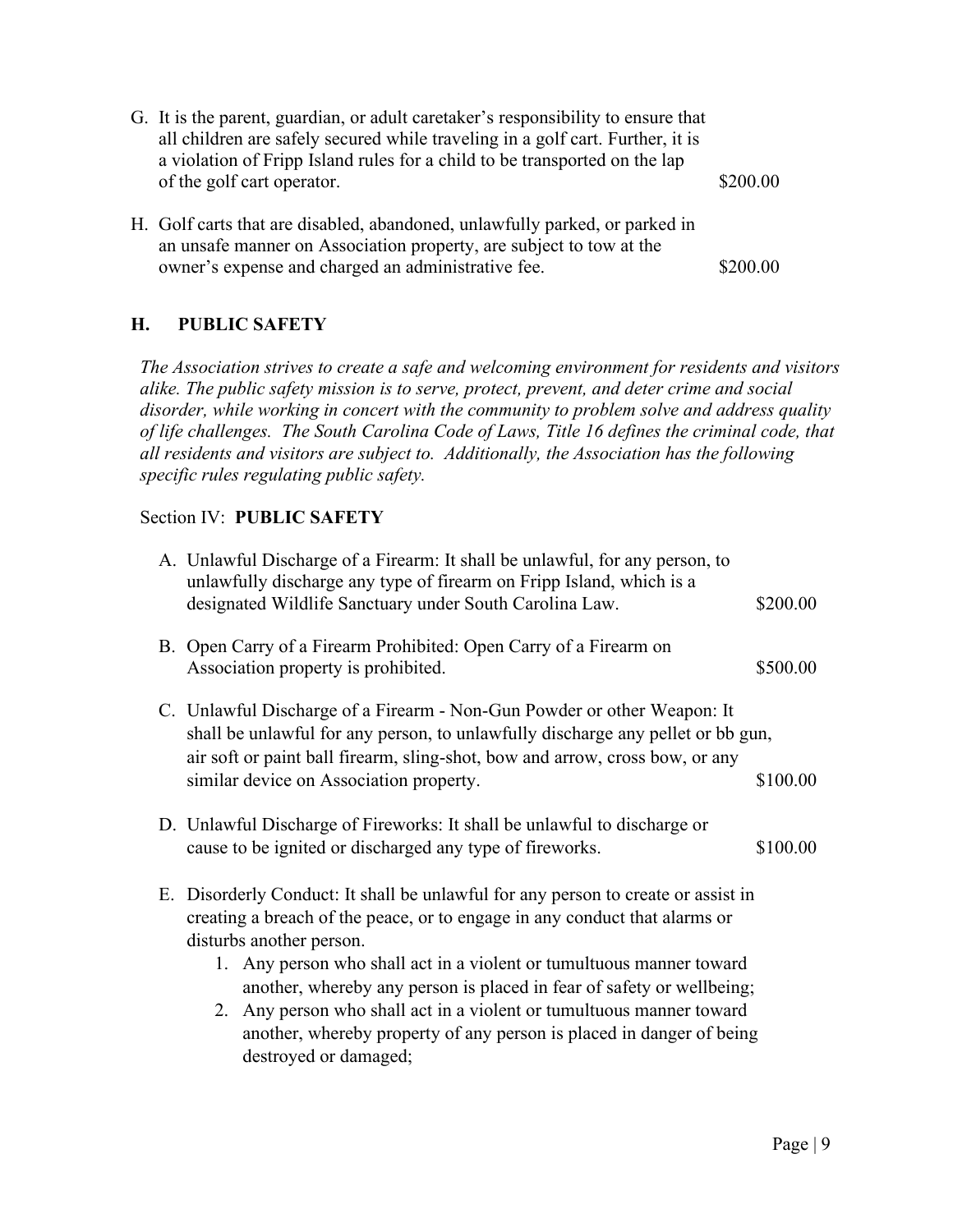|    | 3. Any person who shall cause, provoke or engage in any fight, brawl<br>or riotous conduct so as to endanger the life, limb, health or property<br>of another;                                                                                    |          |
|----|---------------------------------------------------------------------------------------------------------------------------------------------------------------------------------------------------------------------------------------------------|----------|
|    | 4. Any person who utters in the presence of another, any lewd, obscene<br>or offensive words or epithets;                                                                                                                                         |          |
|    | 5. Any person who shall create or cause any disturbance as annoyance<br>to the comfort or repose of any person;                                                                                                                                   |          |
|    | 6. Any person who, within public view, urinates, defecates, or displays<br>body parts in a lewd manner.                                                                                                                                           | \$200.00 |
|    | F. Curfew: It shall be unlawful for a minor, under the age of 18, to be on the<br>roadway or any other common area, between the hours of 12:00 AM and<br>5:00 AM unless accompanied by their parent or guardian.                                  | \$50.00  |
|    | G. Curfew - Golf Cart: It shall be unlawful to operate any golf cart by persons<br>under 18 years of age between 12:00 AM and 5:00 AM on any roadway or<br>common area.                                                                           | \$50.00  |
|    | H. Excessive Noise: It shall be unlawful to willfully disturb any person(s)<br>with excessive noise, through the use of any devices or other means which is<br>audible from a distance of one hundred (100) feet from its source.                 | \$100.00 |
| I. | Trespassing: It shall be unlawful for any person to enter any area or property<br>of another, that is posted for No Trespassing or after being ordered to leave<br>the property by the appropriate authority.                                     | \$100.00 |
| J. | Criminal Damage to Property: It shall be unlawful for anyone to damage<br>the property of others or the Association, without the owner's consent.                                                                                                 | \$500.00 |
|    | K. Unlawful Possession or Consumption of Alcohol by a Minor: It shall<br>be unlawful for any person under the age of 21 to purchase, possess, or<br>consume an alcoholic beverage or knowingly provide false information<br>to obtain alcohol.    | \$200.00 |
|    | L. Littering: It shall be a violation for any person to willfully dump, throw,<br>drop, deposit, discard or otherwise dispose of litter or other solid waste<br>from solid waste from a vehicle or otherwise; upon public or private<br>property. | \$50.00  |
|    | M. Dumping: Dumping any type of debris, natural or otherwise on Association<br>or other private property, without permission, is prohibited.                                                                                                      | \$100.00 |
|    | N. Open Burning or Recreational Fires: Recreational fires and the open burning<br>of leaves, trash, underbrush, or similar materials on Association or common<br>property are prohibited.                                                         | \$100.00 |
|    |                                                                                                                                                                                                                                                   |          |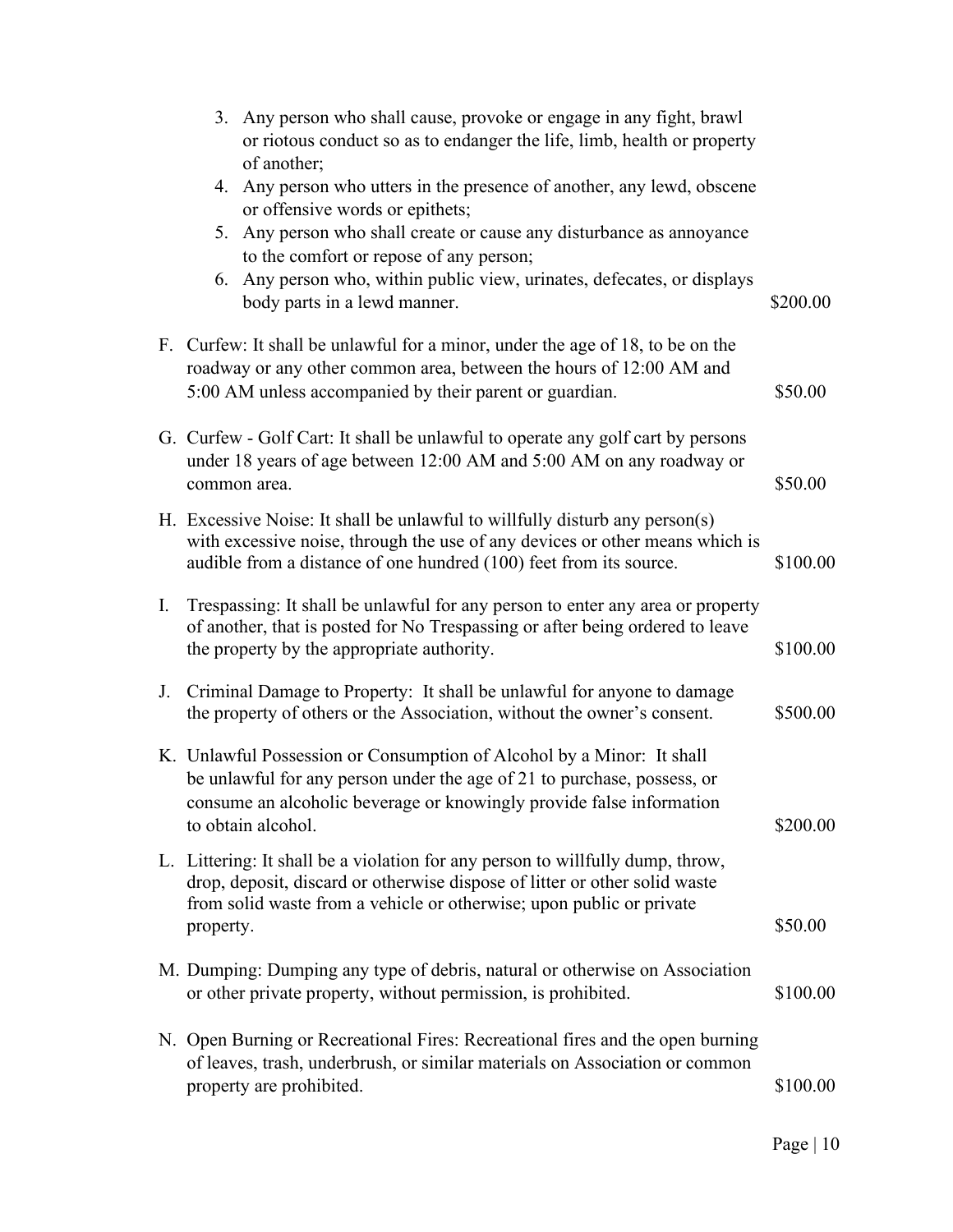<span id="page-10-0"></span>O. Solicitation: It is unlawful for any person to distribute, spread or scatter handbills, posters, advertisements, menus, booklets, or other papers upon community paths, streets, or into or upon any public or private premises or on or into any vehicles.  $$100.00$ 

#### **I. PARENTAL RESPONSIBILITY ACT**

*South Carolina has enacted a statute known as a "parental responsibility law." These are civil* laws that can be used to hold a parent or legal guardian financially accountable for certain *injuries or damages their minor children cause. South Carolina's civil liability law is covered under Section 63-5-60 of the South Carolina Children's Code. Under Sec. 63-5-60, a parent can be held liable for damages incurred as a result of their son or daughter's misconduct. That is if the minor is under the age of eighteen and living with the parents and the minor maliciously or willfully caused personal injury to someone, or damaged, destroyed, or stole someone else's property.*

#### Section V: **PARENTAL ACCOUNTABILITY ACT**

Parental Accountability: A parent can be held liable for damages incurred as a result of their son or daughter's misconduct. That is if the minor is under the age of eighteen and living with the parents and the minor maliciously or willfully caused personal injury to someone, or damaged, destroyed, or stole someone else's property.

- A. Where a parent fails to exercise reasonable control over a Minor, where the Minor commits the act while unsupervised by a parent or guardian, or where the Minor commits the act while also violating curfew without lawful authority, it shall be presumed that such failure to exercise reasonable control has a causal relationship to the Delinquent Act.
- B. Parental Accountability: It shall be a violation of the Fripp Island POA Rules and Regulations for a parent who fails to exercise due control over their respective Minor(s), where the Minor commits a delinquent act, which does not include traffic violations.  $$250.00$
- C. Civil Liability: Pursuant to Section 63-5-60 of the South Carolina Children's Code, a parent can be held liable for damages incurred as a result of their son or daughter's misconduct, up to \$5,000.00 per incident.

#### **J. ANIMAL CONTROL AND WILDLIFE PROTECTION**

*The Association's goal is to create an environment that allows our diverse wildlife population to safely coexist with our residents, visitors, and support personnel. Fripp Island is a designated Wildlife Sanctuary under the South Carolina Code of Laws, Title 50 - Fish, Game, and Watercraft, Chapter 11 - Protection of Game, Section 50-11-880, whereas Wildlife Sanctuaries declared in certain areas; makes it is unlawful to discharge a firearm or attempt to take or kill wildlife. Further, all State of South Carolina and Federal laws applying to the preservation and protection of wildlife are applicable on Fripp Island.*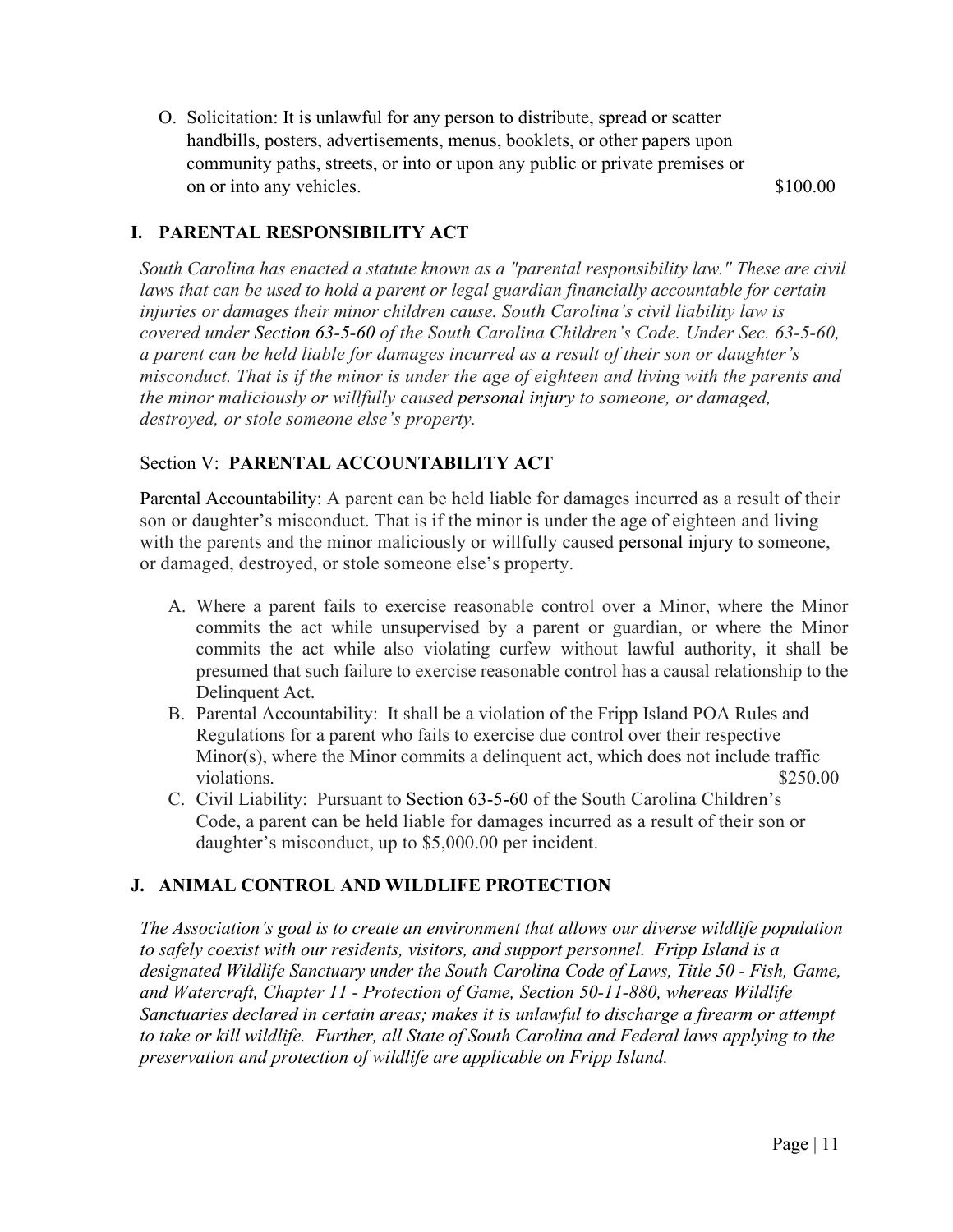<span id="page-11-0"></span>*Violation of any local, state, or federal wildlife protection laws will be reported to the appropriate authority for enforcement, species such as sea turtles, alligators, and raptors inhabit Fripp Island. Additionally, the Association has the following specific rules regulating animal control and the protection of wildlife.*

#### Section VI: **ANIMAL CONTROL AND WILDLIFE PROTECTION**

| A. Dog(s) running at Large or Unleashed: A dog is deemed to be running<br>at large if off the premises of the owner or keeper and not under the<br>physical control of the owner or keeper by means of a leash or other<br>similar restraining device.                                                                                                                      | \$50.00  |
|-----------------------------------------------------------------------------------------------------------------------------------------------------------------------------------------------------------------------------------------------------------------------------------------------------------------------------------------------------------------------------|----------|
| B. Failure to Properly Dispose of Dog Waste: Domestic pet owners or their<br>designee who is responsible for their $pet(s)$ , are required to appropriate<br>clean up their domestic pet's waste and dispose of it in the<br>appropriate container.                                                                                                                         | \$50.00  |
| C. Possession of a Vicious Dog is Prohibited: Possession of any dog<br>evidencing an abnormal inclination to attack persons or animals without<br>provocation is prohibited.                                                                                                                                                                                                | \$500.00 |
| D. Taunting, Tormenting, Striking, Harassing, or Harming in any way<br>Domestic Pets or Wildlife is prohibited: It is prohibited to willfully<br>or maliciously harass, taunt or harm domestic pets or wildlife.                                                                                                                                                            | \$500.00 |
| E. Interference with the Use of a Guide Dog or other Service Animal is<br>Prohibited: It is unlawful for any person or the person's dog, who has<br>received notice that his/her behavior is interfering with the use of a<br>guide dog or other service animal by obstructing, intimidating, or<br>jeopardizing the safety of the guide dog or service animal or its user. | \$250.00 |
| F. Approaching, Enticing, Feeding, Disturbing, Harassing, or in any way<br>Harming Alligators is Prohibited: No person shall approach, entice,<br>disturb, harass or in any way harm alligators.                                                                                                                                                                            | \$500.00 |
| G. Feeding deer or other wildlife on Association property or common area<br>is prohibited.                                                                                                                                                                                                                                                                                  | \$50.00  |
|                                                                                                                                                                                                                                                                                                                                                                             |          |

#### **K. ENFORCEMENT AND NOTICE OF FINES**

Pursuant to the *Covenants*, in the event of a violation of the Declaration (of Covenants), Bylaws, or Rules and Regulations, the Association, by its Board of Directors, shall have the power to take any of the following actions separately or simultaneously:

- A. Suspend all rights to use the Common Property;
- B. Suspend all voting rights of a violating Owner;
- C. Increase an Owner's annual assessment to cover any outstanding fines or fees;